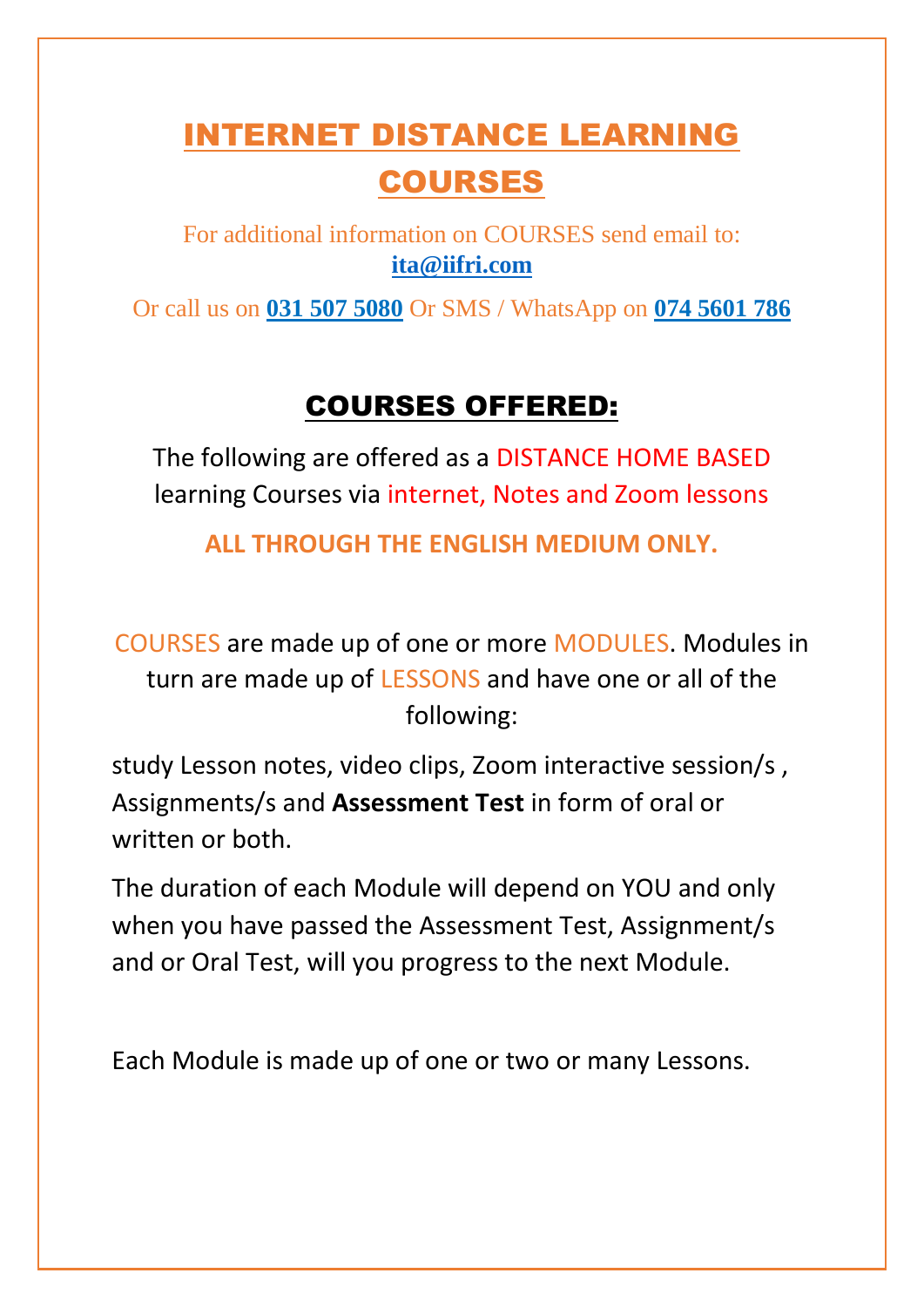**[1] BEGINNERS COURSE IN ISLAM** for those who have recently embraced Islam. Module 1, 2 and 3

**[2] UNDERSTANDING ISLAM COURSE** – Module 1, 2, and 3

For those who know the Basics of Islam as shown above in the BEGINNERS COURSE IN ISLAM syllabus.

## **[3] COMPARATIVE RELIGION & DA'WAH COURSE**

Module 1, 2 and 3

For those who have a fair understanding of Islam as shown above in the UNDERSTANDING ISLAM COURSE syllabus.

## **[4] TRAIN-A TRAINER COURSE**

For eligible applicants who have PASSED the above relevant Modules

[ contact us for details of courses **ita@iifri.com** ]

**FEES** FOR DISTANCE LEARNERS depending on which Module is taken. Price ranges from R 250 to R 500 per Module. Please contact us for more information.

NB. FOR THOSE WHO CANNOT AFFORD THE FEES, SPONSORSHIP / BURSARY CAN BE ARRANGED.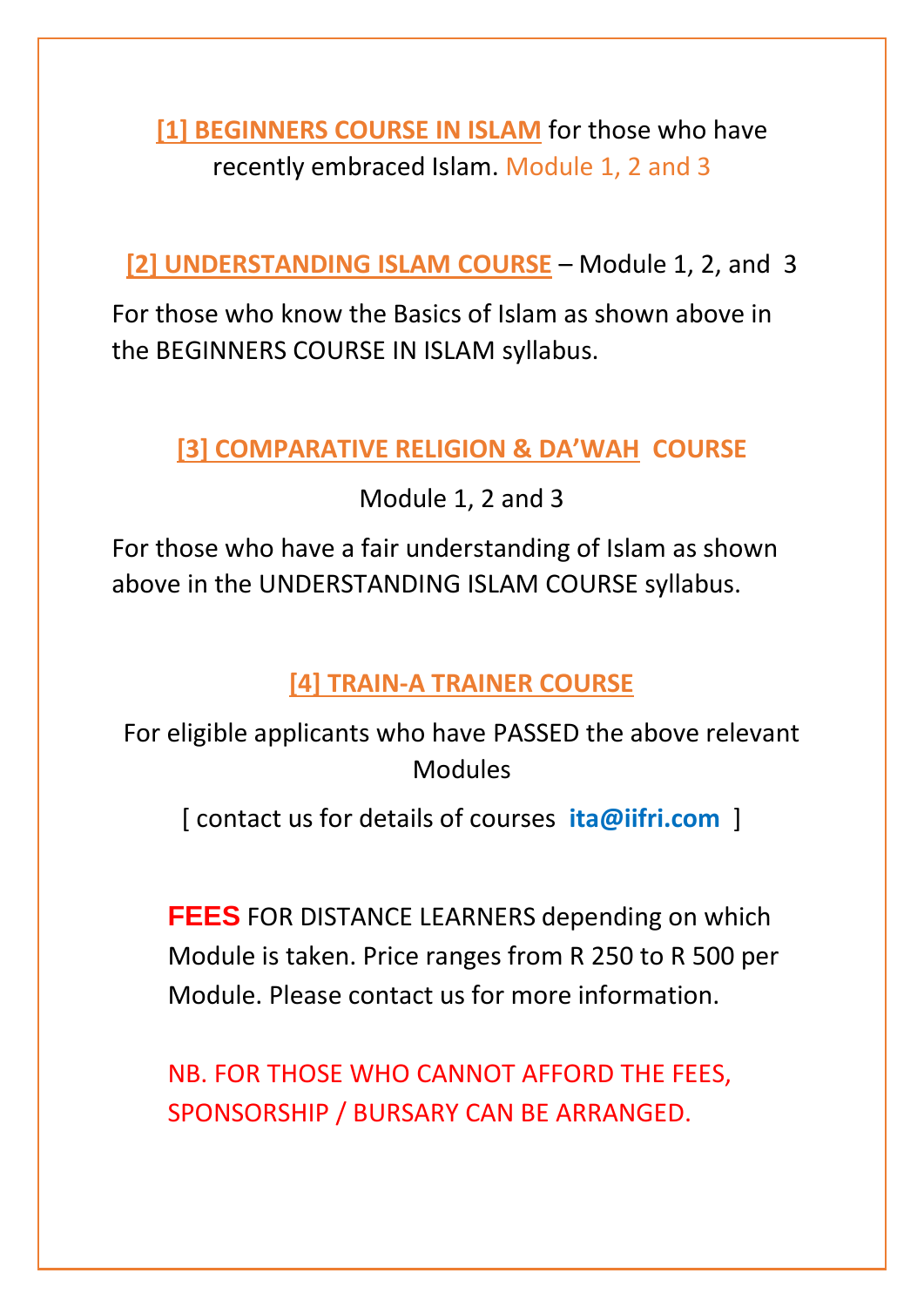## TENTATIVE TOPICS / LESSONS FOR THE VARIOUS COURSES

## **[1] BEGINERS COURSE / MODULE IN ISLAM**

## for those who have recently embraced Islam. Module 1, 2, 3

## **Module 1**

This Module is for ABSOLUTE BEGINNERS who have not attended / done ANY course or attended any Islamic Classes.

This Module 1 comprises 10 Lessons and depending on YOUR OWN PACE of studies – will take an average of 6 weeks to complete.

Briefly, the following topics will be covered in this Module [DETAILED breakdown of Lessons will be given on registration]

INTRODUCTION TO ISLAM - Demands of the Shahaada – 5 Principles / Pillars of Islam – the six Articles of Faith – duties to Qur'an. - Seven qualities of a Muslim– Major and Minor Sins in Islam – Muslims social interactions with fellow Muslims and people of other faiths – importance of family ties – Memorizing commonly used Arabic phrases - the Islamic Calendar and Muslim Festivals / Holy Days- Brief Biography / Life history of Prophet Mohammed Peace and Blessings be upon him.

## **Module 2**

Memorizing short verses of Qur'an and Praises that are required in performing one's 5 daily Salah.

This Module comes with a Manual showing how to perform ghusl [bath] - wudhu [ablution] and Salah and is accompanied by an Audio-Visual aids to assist one in learning how to perform all these acts.

It also covers the names and times of the 5 daily prayers, the number of Rakaahs [ units ] in each prayer and the status of these units / Rakaahs.

It entails a fair amount of memorization in Arabic and a lot of Audio Visual and PRACTICAL sessions till one knows how to perform Salah.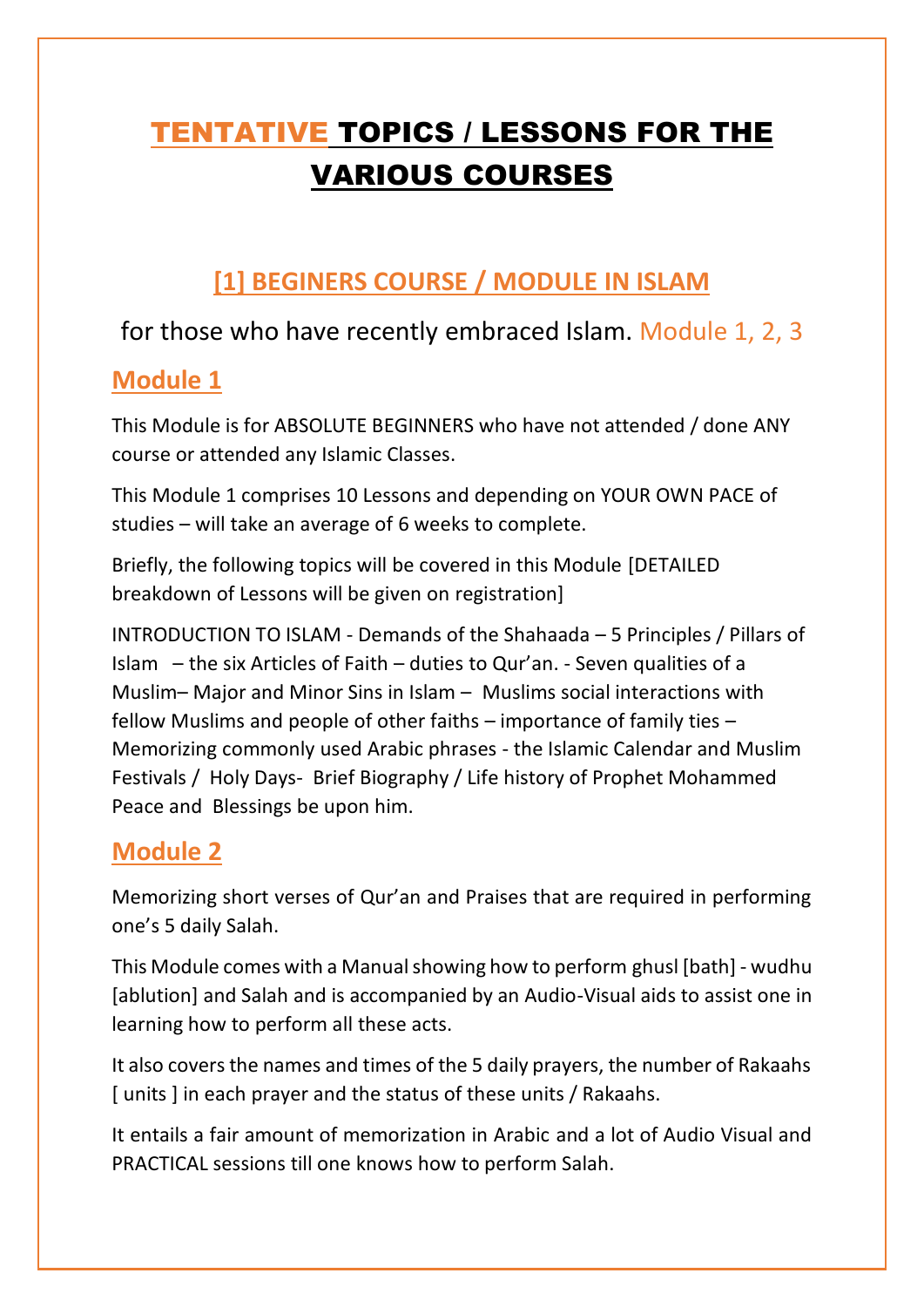Also included in this Module are lessons on working out Qibla [Direction of Mecca] - prohibited times of prayers – obligatory [ Fard ] Sunnah and optional [ Nafil ] Salah.

Again, depending on how much time one puts into this Module, it can be completed in maximum 6 weeks and minimum one month.

## **Module 3**

This Module teaches one how to read the Qur'an in Arabic. It has **a Manual comprising 16 Lessons** and is accompanied by audio – visual aids.

A lot of memorization and repetition is needed in this and a lot of PRACTICAL sessions via Zoom or WhatsApp will be done with you by iiFRi.

**5 Pamphlets / articles –** What is Islam & who are Muslims? – Misconceptions about Islam – What is Jihad and Does Islam promote violence? - What others say about Islam – Similarities between Islam and Christianity.

Again, depending on how much time one puts into this Module, it can be completed in maximum 6 weeks and minimum one month.

## **[2] UNDERSTANDING ISLAM COURSE LEVEL 1**

## Module 1, 2, and 3

For those who know the Basics of Islam as shown above in the BEGINNERS COURSE IN ISLAM syllabus.

### **Module 1**

This Module is about UNDERSTANDING AND PRACTICING ISLAM. It has a Study Guide of about 100 pages and also accompanied by a few Booklets and a Video Documentary/s to watch.

The Study Guide has 3 Sections

**Section A** – Comprehensive concept of Islam as a DEEN and not just a Religion – more in depth analysis of the 5 Pillars and Articles of Faith.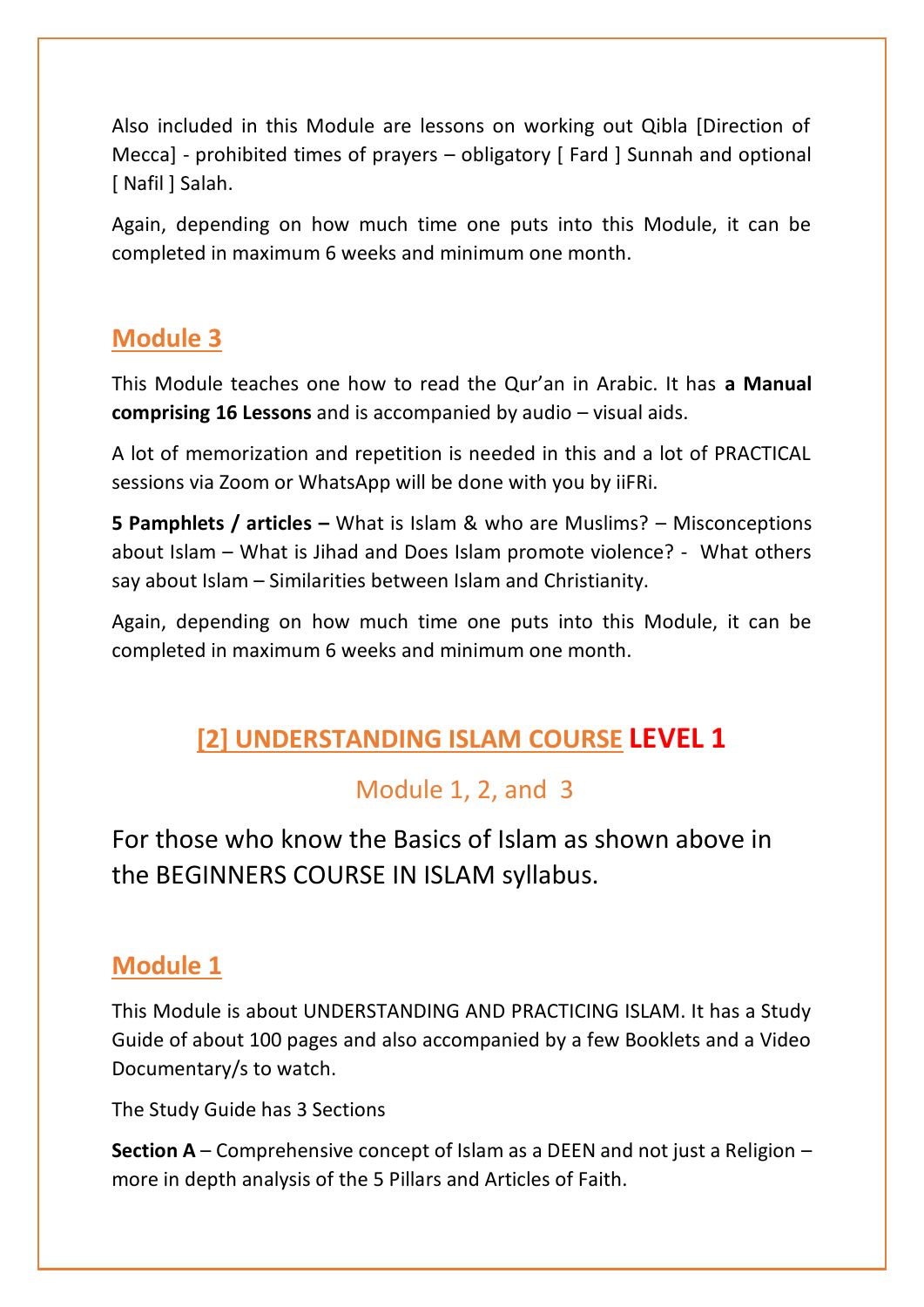**Section B** – Introduction to Sources of our Shariah – Qur'an, Sunnah and Ijtihad

**Section C** – Spirituality in Islam – concept of Ihsaan

This Module has a written Assignment / Test that has to be submitted.

Again, depending on how much time one puts into this Module, it can be completed in maximum 6 weeks and minimum one month.

#### **Module 2**

This Module gives a more in-depth analysis on the SOURCES OF OUR SHARIAH.

It has a Study Guide of 100 pages - Audio-Visual documentary - related Articles.

The Study Guide has 3 Sections.

**Section 1** – Revelation and compilation of Qur'an an overview

**Section 2** – The Sunnah as second Source of Shariah - Brief biography of Prophet Mohammed peace be upon him – The Legacy of the Prophet – Overview of how the Books of Ahadith were compiled

**Section 3** – Fiqh / Islamic Jurisprudence – Methods used in Fiqh – The different schools of Fiqh / Madhabs – Some examples of how principles of Ijtihad are applied in practice to solve new problems.

This Module has a written Assignment / Test that has to be submitted.

There are also related additional study material.

Again, depending on how much time one puts into this Module, it can be completed in maximum 6 weeks and minimum one month.

### **Module 3**

This Module is made up of the following topics / subjects.

• A Book the " Halaal and Haraam in Islam" by Yusuf Al Qaradawi.

#### **A FEW ARTICLES & PAMPHLETS ON ISLAM**

• An overview of 14 Centuries of Islamic History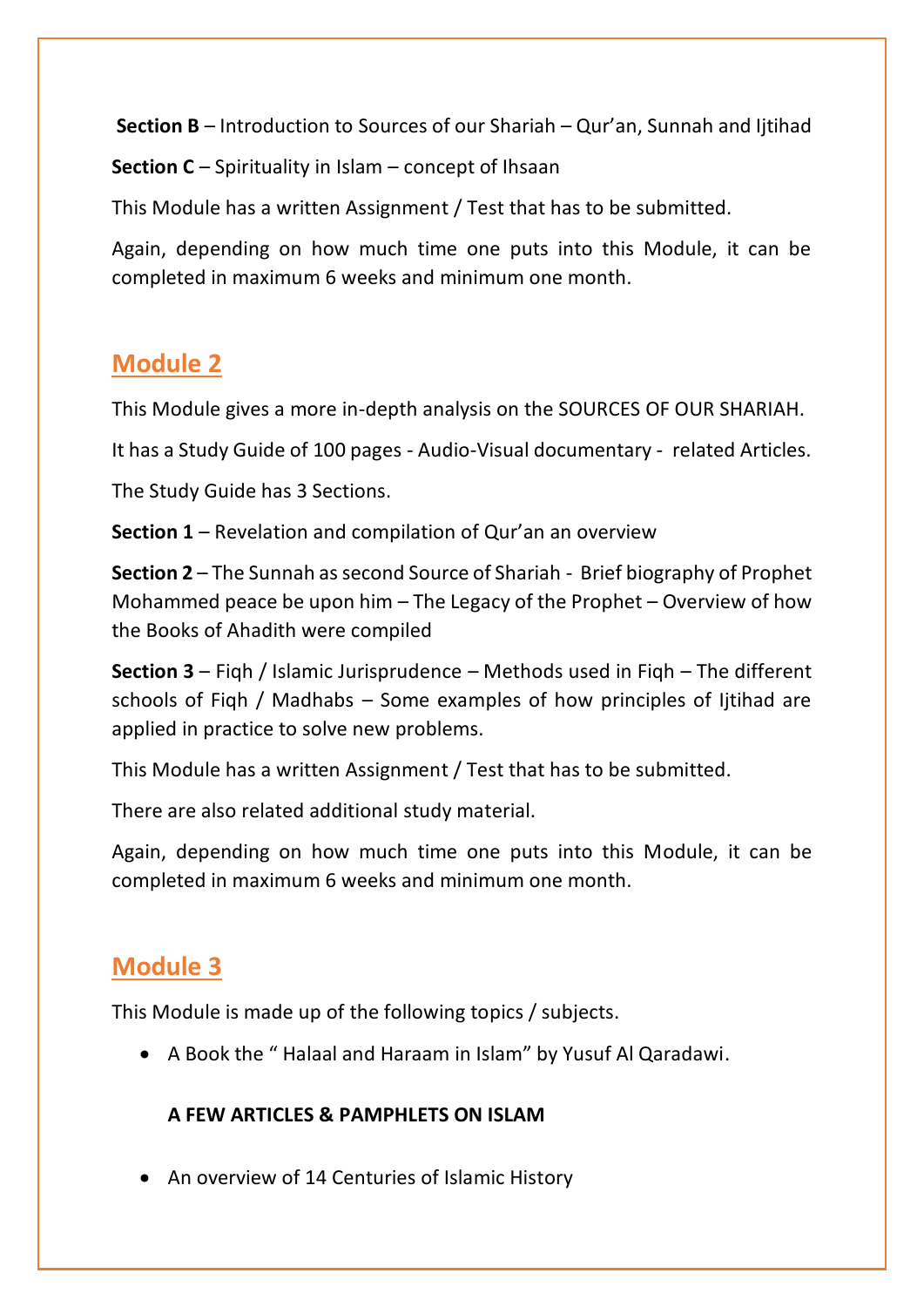- Judaism Christianity and Islam
- Culture and Islam

## **[3] COMPARATIVE RELIGION & DA'WAH COURSE LEVEL 1**

## Module 1, 2 and 3

For those who have a fair understanding of Islam as shown above in the UNDERSTANDING ISLAM COURSE syllabus.

## **Module 1**

- 5 Principles, 5 Means and 5 Results of Da'wah Qualities of a Da'ee Qur'anic verses on Inter-faith dialogue - Da'wah Methodology - General Principles of Da'wah
- 80 tips on HOW TO DO DA'WAH
- Da'wah to Christians Brief look at Christian Sects Divinity of Jesus [p] – Miracles of Jesus  $[p]$  – the Ways of Jesus  $[p]$  – brief look at the bible – Jesus [p] in the Qur'aan.

## **Module 2**

- Common Questions asked by people of other Faiths.
- Video link lessons on Similarities between Qur'aan and Bible 5 Principles of Islam in Bible – Salaah in the Bible – Fasting in the Bible – Hajj in the Bible – Abraham [p] in Qur'aan and Bible – Jesus [p] in Qur'aan and Bible .
- Guide to giving Da'wah